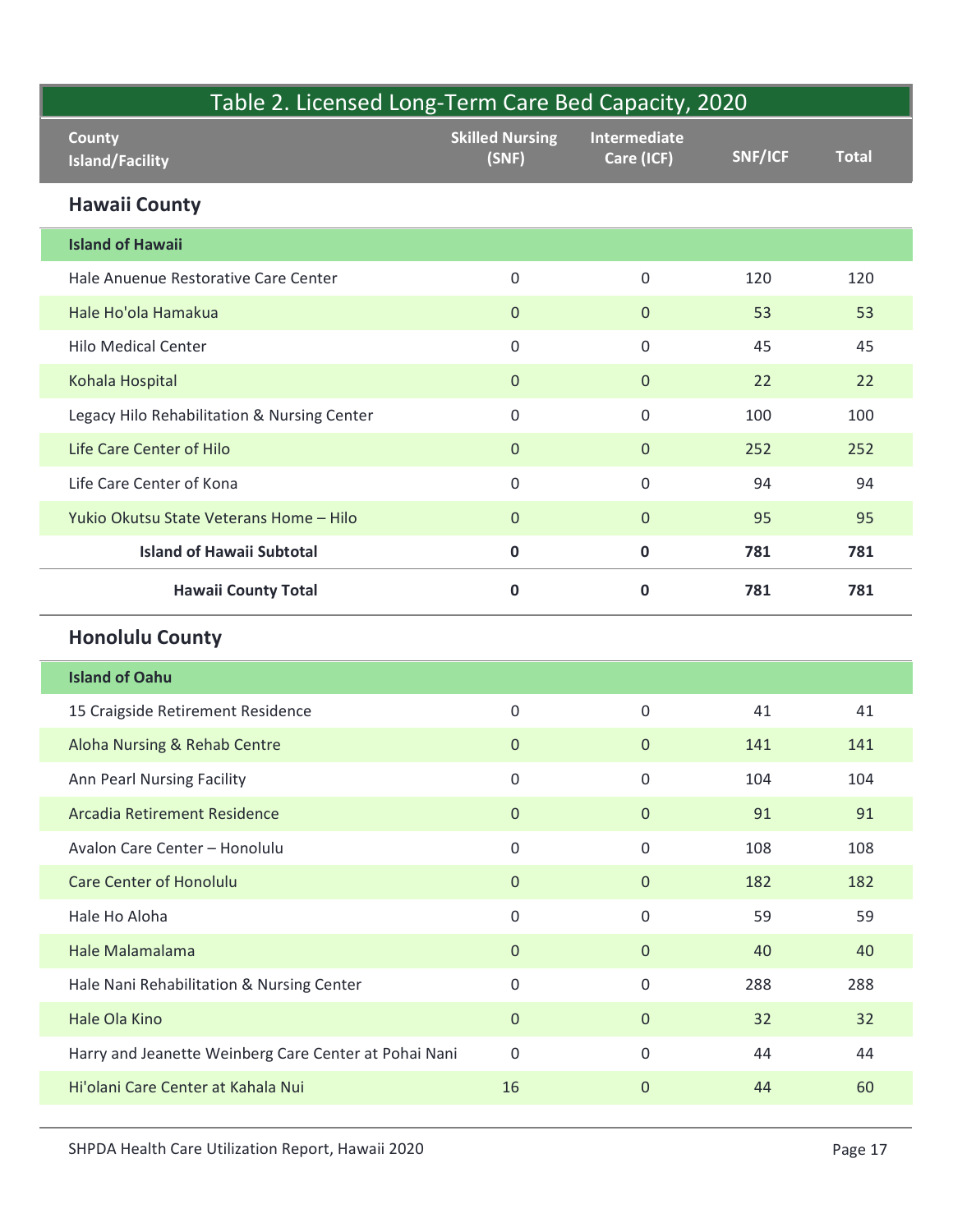|  | Table 2. Licensed Long-Term Care Bed Capacity, 2020 |                                 |                            |             |              |
|--|-----------------------------------------------------|---------------------------------|----------------------------|-------------|--------------|
|  | <b>County</b><br><b>Island/Facility</b>             | <b>Skilled Nursing</b><br>(SNF) | Intermediate<br>Care (ICF) | SNF/ICF     | <b>Total</b> |
|  | <b>Honolulu County</b>                              |                                 |                            |             |              |
|  | <b>Island of Oahu</b>                               |                                 |                            |             |              |
|  | Islands Skilled Nursing and Rehabilitation          | $\mathsf 0$                     | $\mathbf 0$                | 42          | 42           |
|  | Ka Punawai Ola                                      | $\pmb{0}$                       | $\mathbf{0}$               | 120         | 120          |
|  | Kaiser Permanente Moanalua Medical Center           | 28                              | $\mathsf{O}$               | $\mathbf 0$ | 28           |
|  | Kalakaua Gardens                                    | $\pmb{0}$                       | $\mathbf{0}$               | 49          | 49           |
|  | Kuakini Geriatric Care, Inc                         | 40                              | 137                        | 10          | 187          |
|  | Kulana Malama                                       | $\pmb{0}$                       | $\mathbf{0}$               | 30          | 30           |
|  | Leahi Hospital                                      | $\mathsf{O}\xspace$             | $\mathsf{O}\xspace$        | 155         | 155          |
|  | Liliha Healthcare Center                            | $\pmb{0}$                       | $\mathbf{0}$               | 92          | 92           |
|  | Liliha Kupuna Skilled Nursing Facility              | $\mathsf 0$                     | $\mathbf 0$                | 119         | 119          |
|  | Maluhia Hospital                                    | $\mathbf 0$                     | $\overline{0}$             | 158         | 158          |
|  | Manoa Cottage Kaimuki                               | $\mathsf 0$                     | $\mathbf 0$                | 27          | 27           |
|  | Maunalani Nursing and Rehabilitation Center         | $\mathbf 0$                     | $\overline{0}$             | 100         | 100          |
|  | Nuuanu Hale                                         | $\mathsf{O}\xspace$             | $\mathsf{O}$               | 75          | 75           |
|  | <b>Oahu Care Facility</b>                           | $\pmb{0}$                       | $\overline{0}$             | 82          | 82           |
|  | Palolo Chinese Home                                 | $\mathsf 0$                     | $\mathbf 0$                | 113         | 113          |
|  | <b>Pearl City Nursing Home</b>                      | $\pmb{0}$                       | $\overline{0}$             | 122         | 122          |
|  | Pu'uwai 'O Makaha                                   | $\mathsf 0$                     | $\mathbf 0$                | 93          | 93           |
|  | Wahiawa General Hospital                            | $\pmb{0}$                       | $\mathbf{0}$               | 115         | 115          |
|  | <b>Island of Oahu Subtotal</b>                      | 84                              | 137                        | 2,676       | 2,897        |
|  | <b>Honolulu County Total</b>                        | 84                              | 137                        | 2,676       | 2,897        |
|  | <b>Kauai County</b>                                 |                                 |                            |             |              |
|  | <b>Island of Kauai</b>                              |                                 |                            |             |              |
|  | Garden Isle Rehabilitation & Healthcare Center      | $\mathsf{O}\xspace$             | $\mathbf 0$                | 110         | 110          |
|  | Hale Kupuna Heritage Home                           | $\pmb{0}$                       | $\mathbf{0}$               | 84          | 84           |
|  | SHPDA Health Care Utilization Report, Hawaii 2020   |                                 |                            |             | Page 18      |